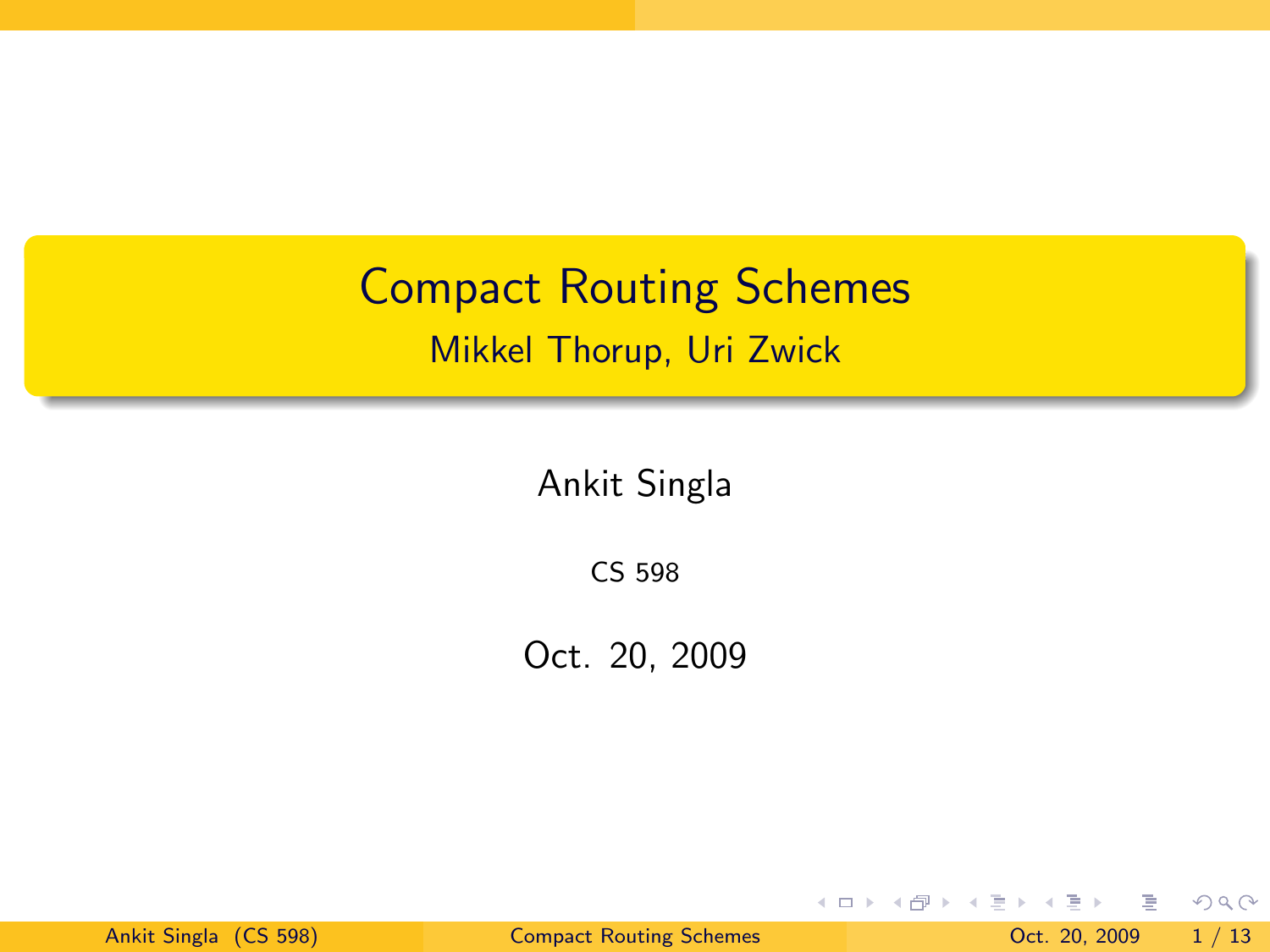### The Extremes

 $\bullet$  Complete  $\Omega(n)$  size route tables (Image Credits: Geoff Houston @ potaroo.net)



• Source routing with  $\Omega(n)$  packet headers

4 D F

Ankit Singla (CS 598) [Compact Routing Schemes](#page-0-0) Oct. 20, 2009 2 / 13

 $\Omega$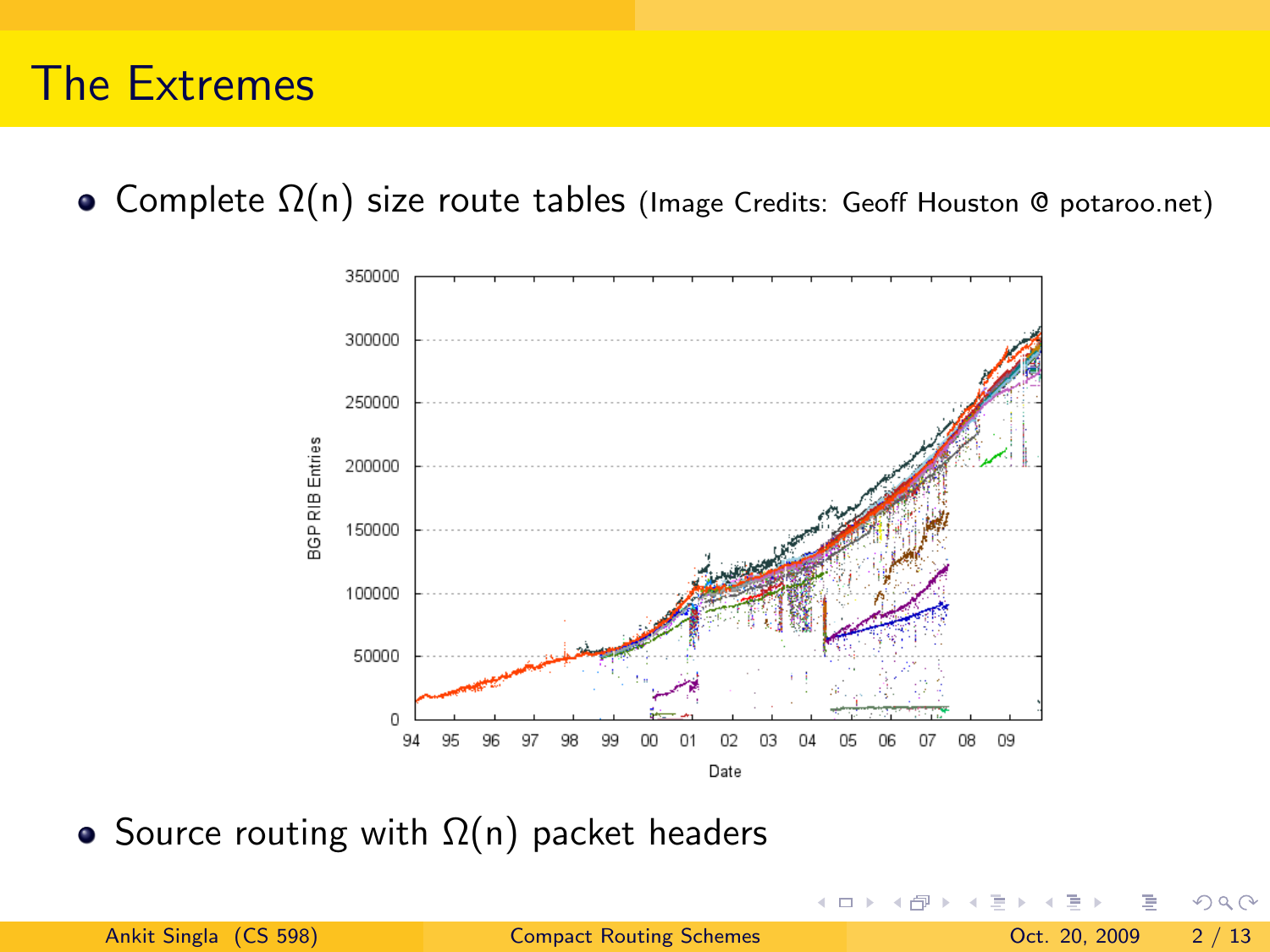- $\tilde{O}(\sqrt{2})$  $\overline{n})$  routing tables at nodes
- $(1 + o(1)) \log_2 n$  -bit node headers
- Constant time routing decisions at nodes

KED KARD KED KED E VOOR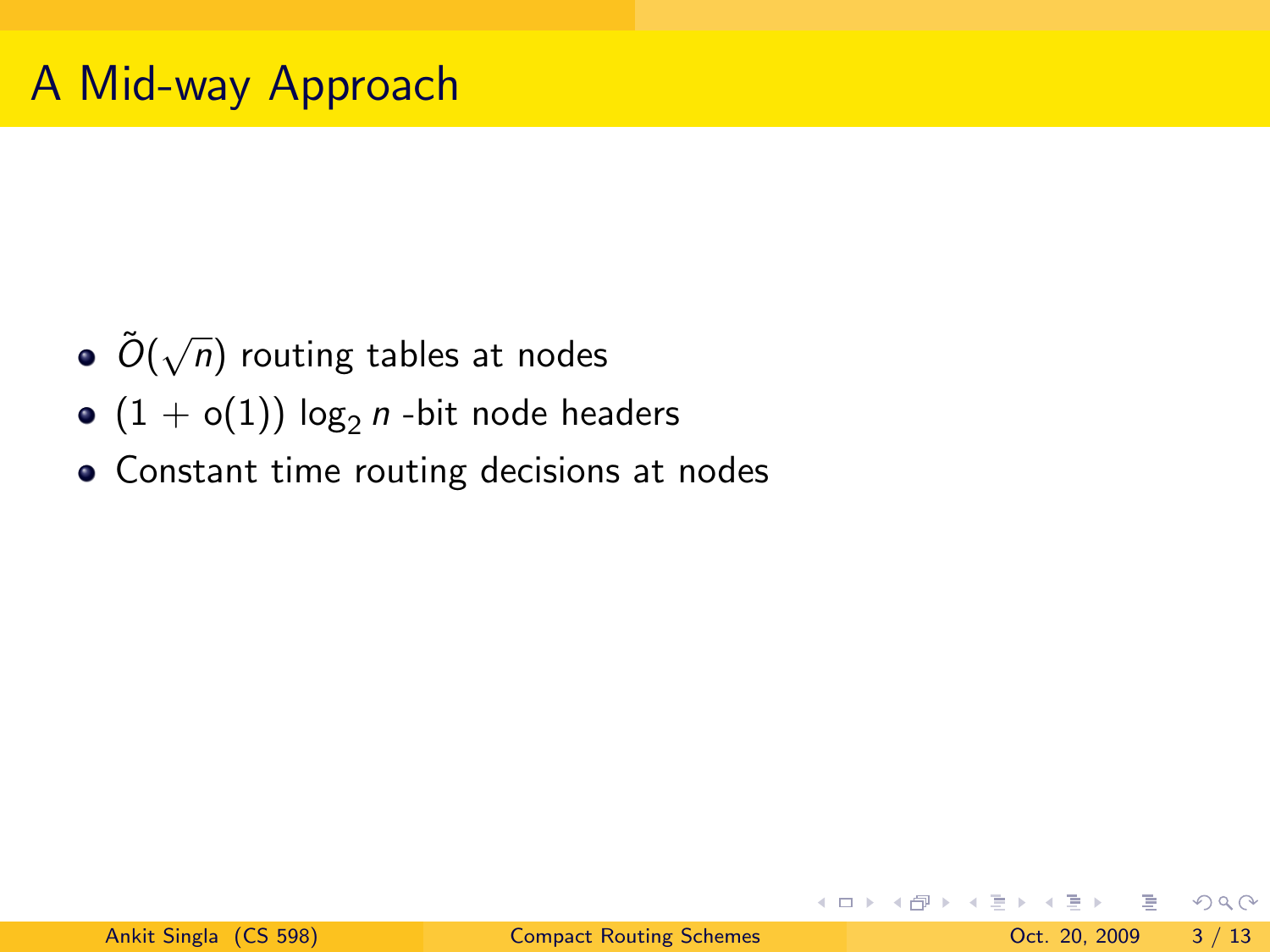- $\tilde{O}(\sqrt{2})$  $\overline{n})$  routing tables at nodes
- $(1 + o(1)) \log_2 n$  -bit node headers
- Constant time routing decisions at nodes

• Bounded increase in path length!

KED KARD KED KED E VOOR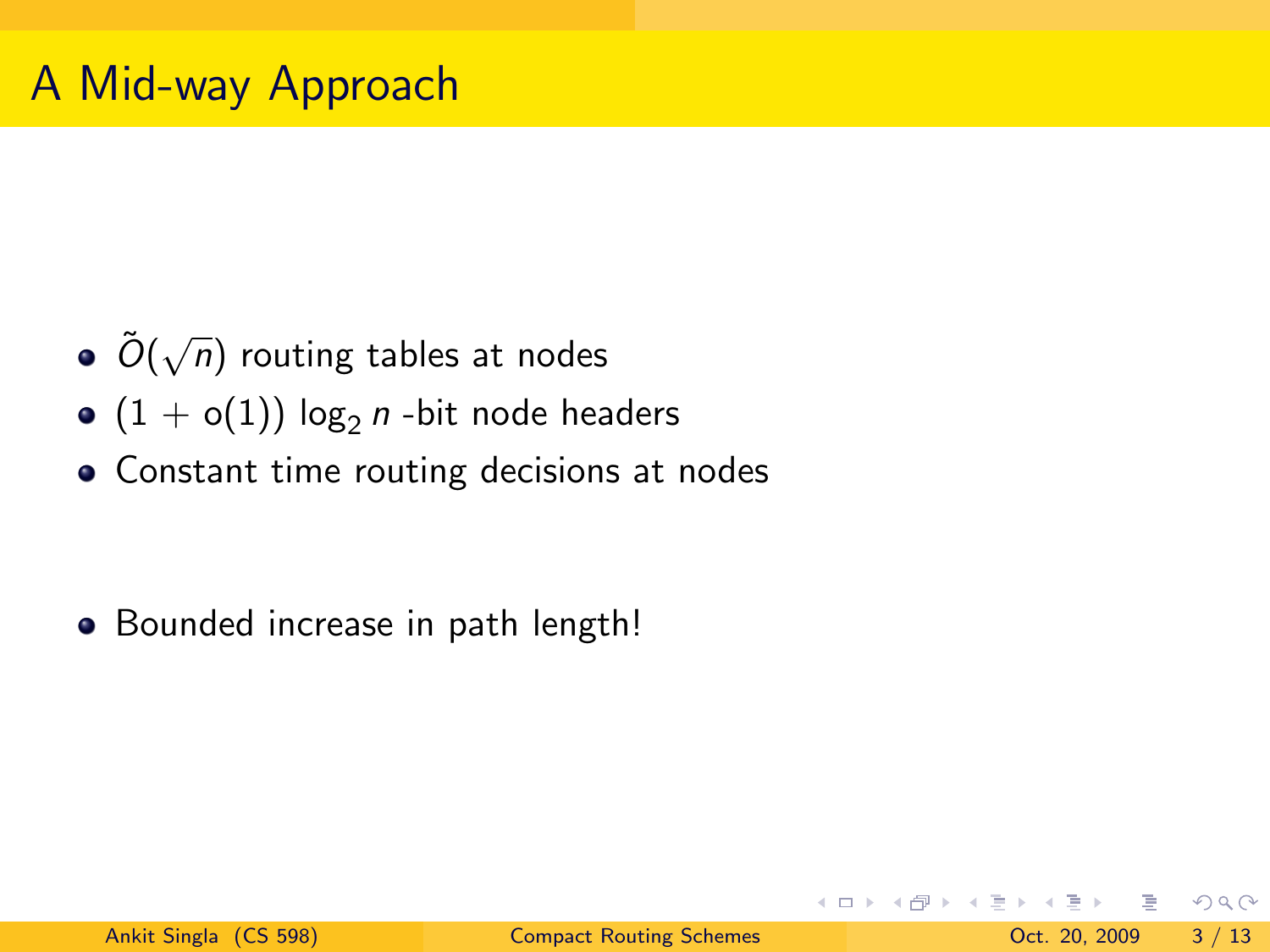# **Centers**

Pick a set of 'centers' A



These images are from [Zwick's slides](http://www.cs.tau.ac.il/~zwick/slides/routing.ppt)

cent<sub>A</sub>(v) is the center closest to v

**← ロ ▶ → イ 同** 

 $\mathbb{R}^2$ 

 $\equiv$ Ankit Singla (CS 598) [Compact Routing Schemes](#page-0-0) Oct. 20, 2009 4 / 13

 $\equiv$ 

 $2Q$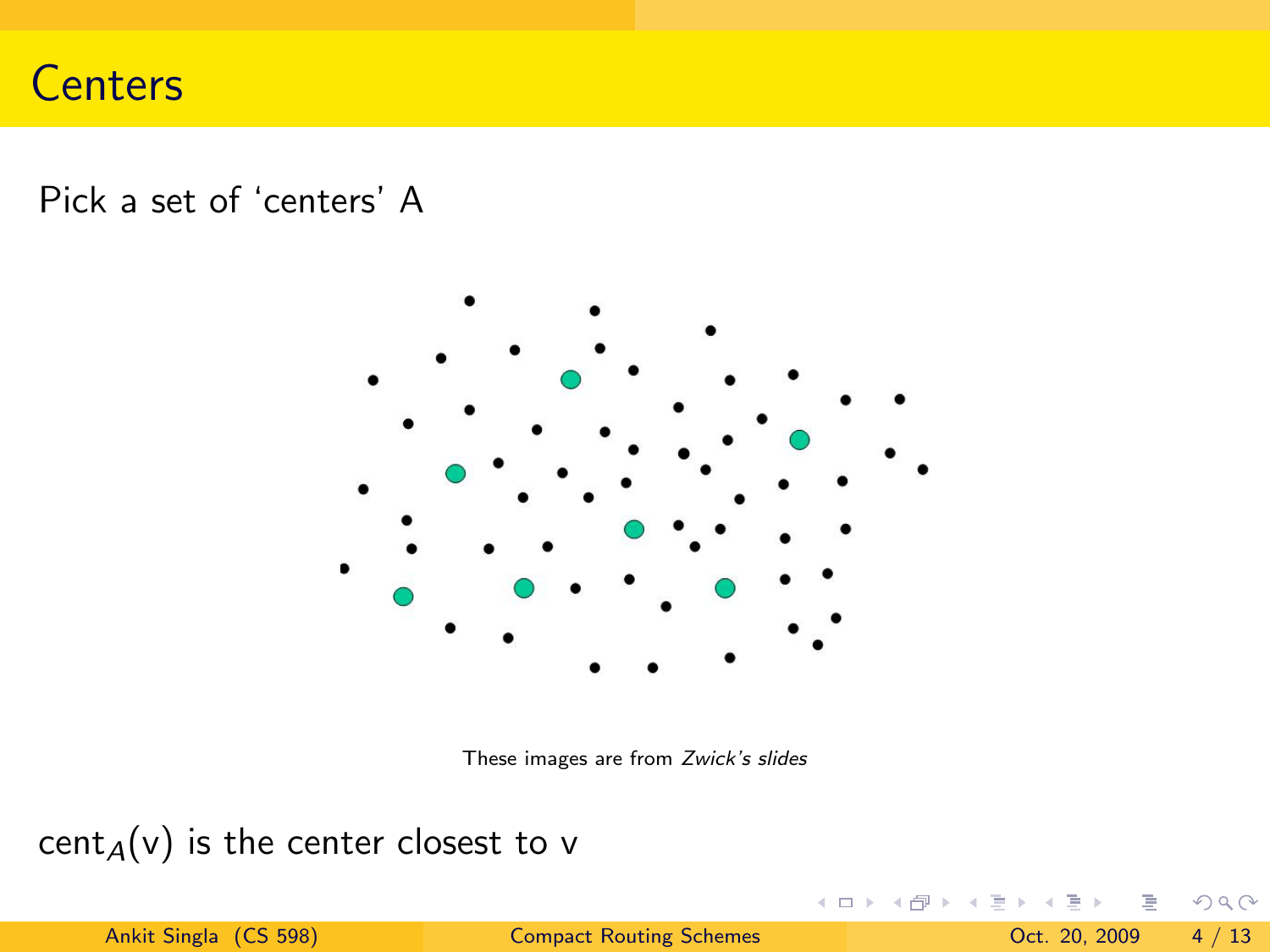**Clusters** 

 $C_A(w) = \{ v \in V \mid \delta(w, v) < \delta(A, v) \}$ 



cluster $_A(w)$  is the set of nodes closer to w than to any center

4 0 F

**E** 

 $QQ$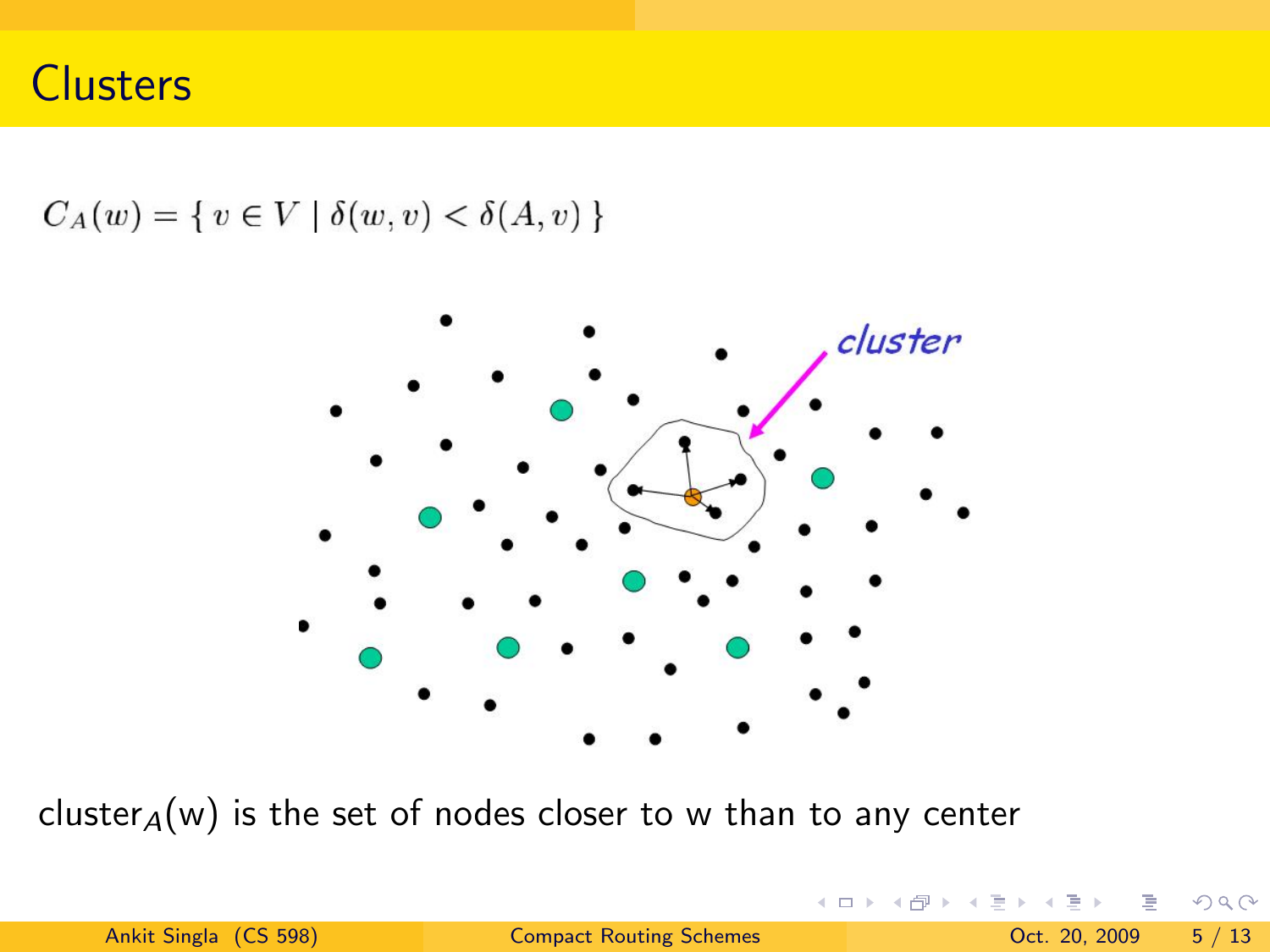# State at a Node

Every node v stores

- Shortest paths to all centers
- Shortest paths to all nodes in cluster $_A(v)$



 $\leftarrow$ 

 $\Omega$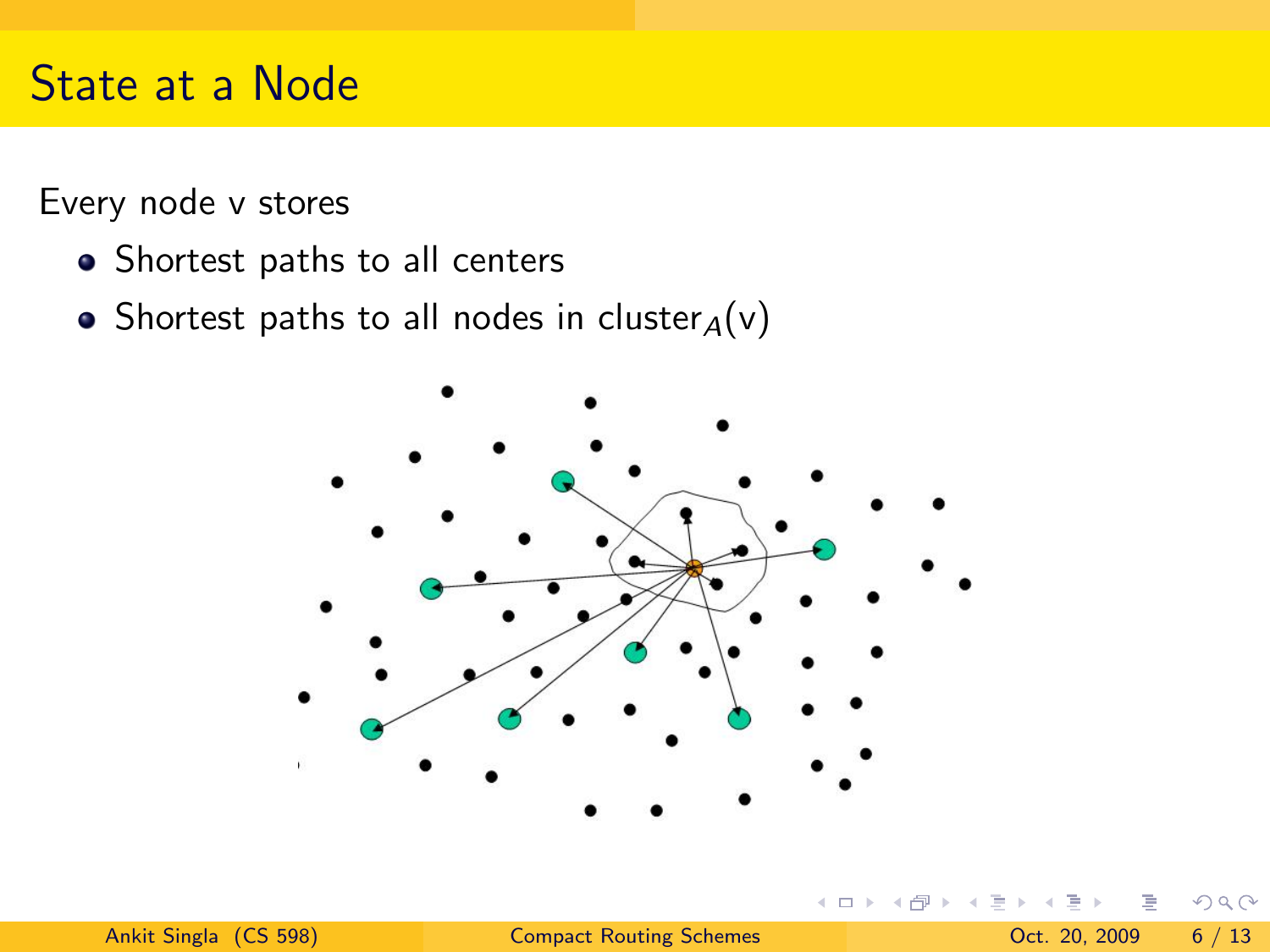For routing a message from u to v

- Case:  $v \in cluster_A(u)$ Route directly since shortest path is stored at v
- Case:  $v \notin cluster_A(u)$ Route through cent<sub>A</sub>(v) - shortest path to cent<sub>A</sub>(v), from there to v

イロト イ母 トイミト イミト ニヨー りんぴ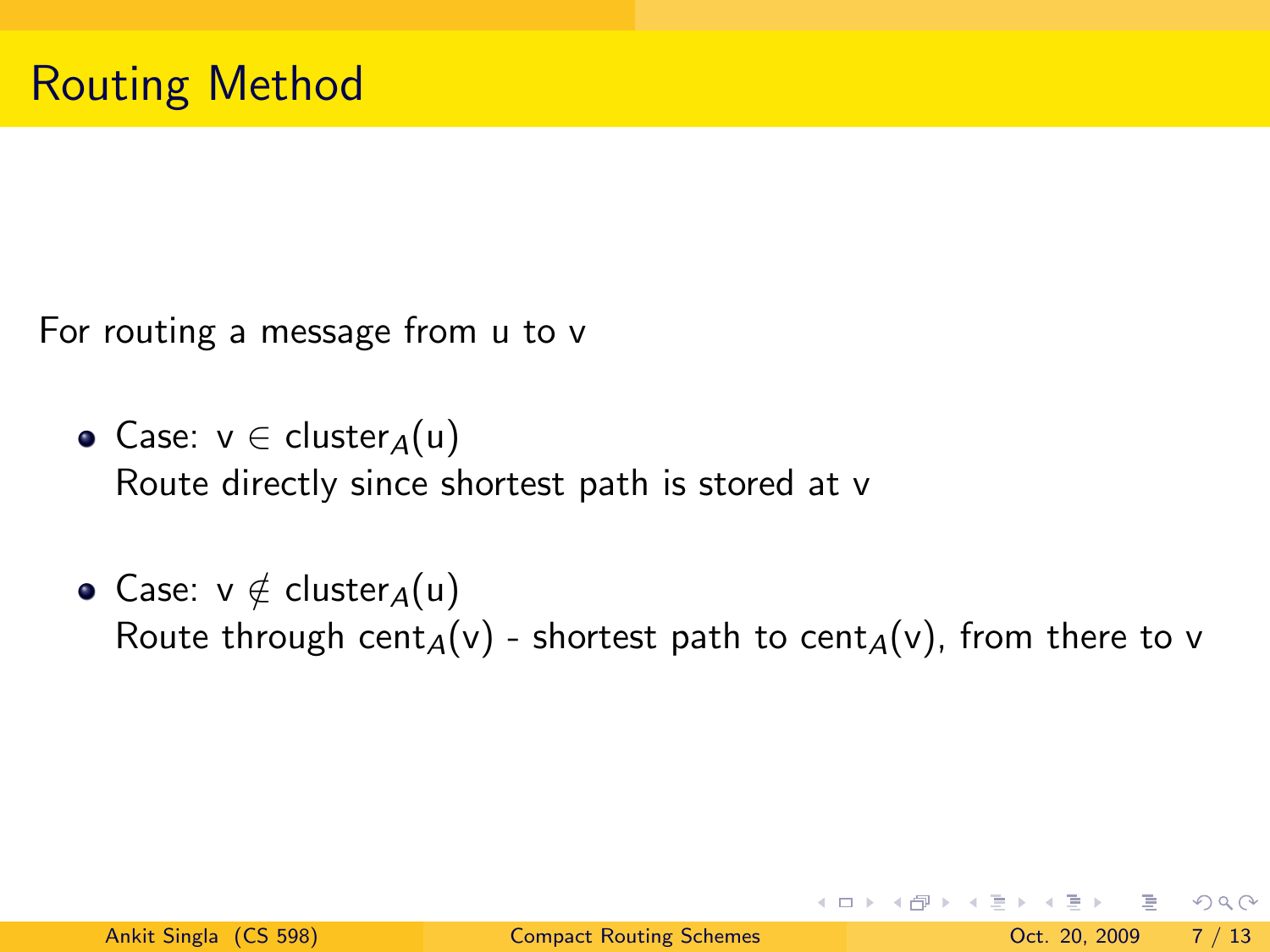```
algorithm center(G, s)A \leftarrow \emptyset : W \leftarrow V:
while W \neq \emptyset do
ł
    A \leftarrow A \cup \text{sample}(W, s);
    C(w) \leftarrow \{v \in V \mid \delta(w, v) < \delta(A, v)\}\text{, for every } w \in V;W \leftarrow \{ w \in V \mid |C(w)| > 4n/s \};ł
return A;
```
 $\Omega$ 

イロト イ何 トイヨト イヨト ニヨー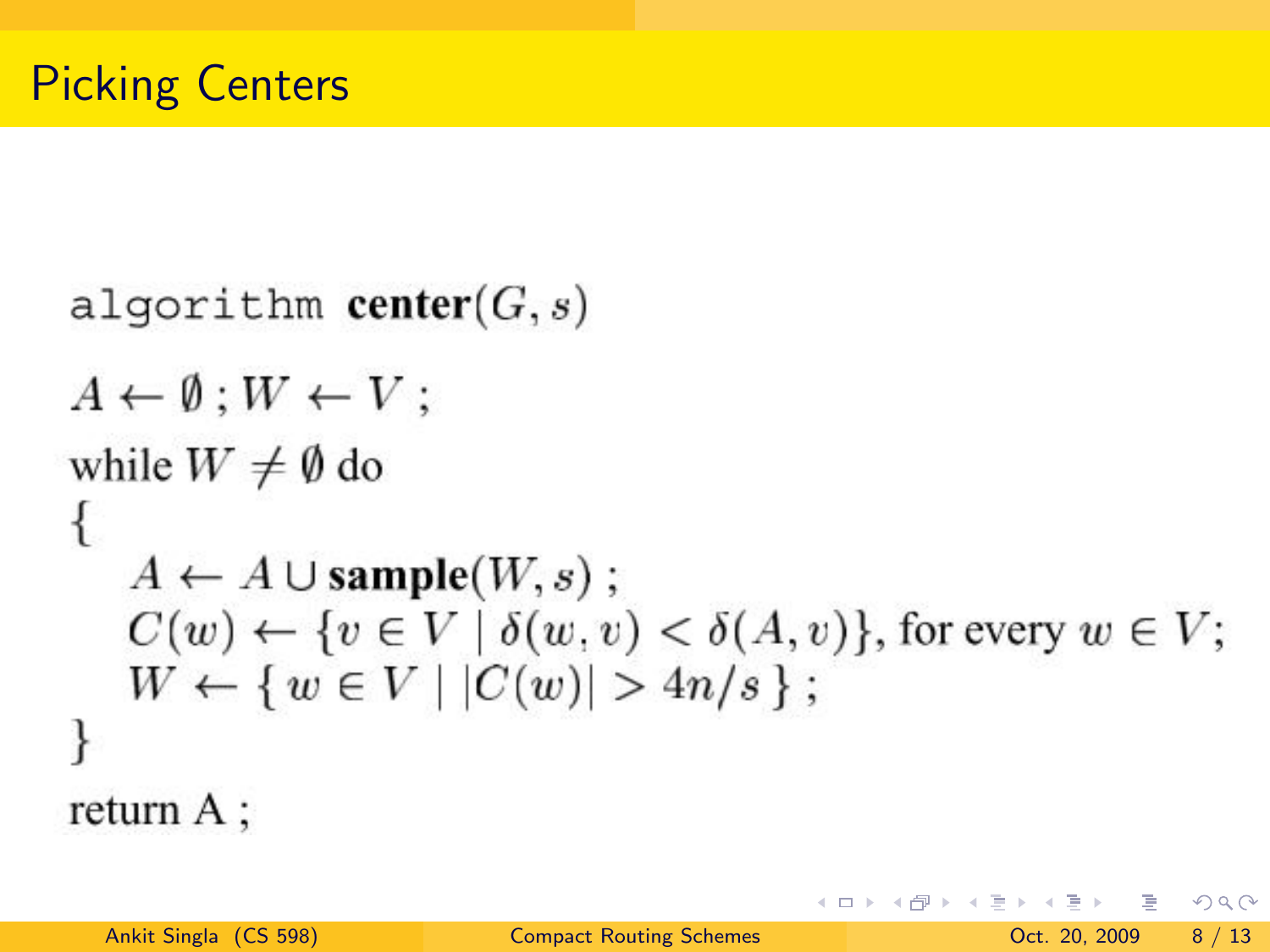# Stretch-3 Proof

If  $v \in$  cluster<sub>A</sub>(u), stretch = 1; Otherwise the following theorem holds

#### Theorem

#### $\delta(u, \text{cent}_A(v)) + \delta(\text{cent}_A(v), v) \leq 3 * \delta(u, v)$

K □ ▶ K @ ▶ K ミ ▶ K ミ ▶ │ 큰 │ ◆ 9 Q ⊙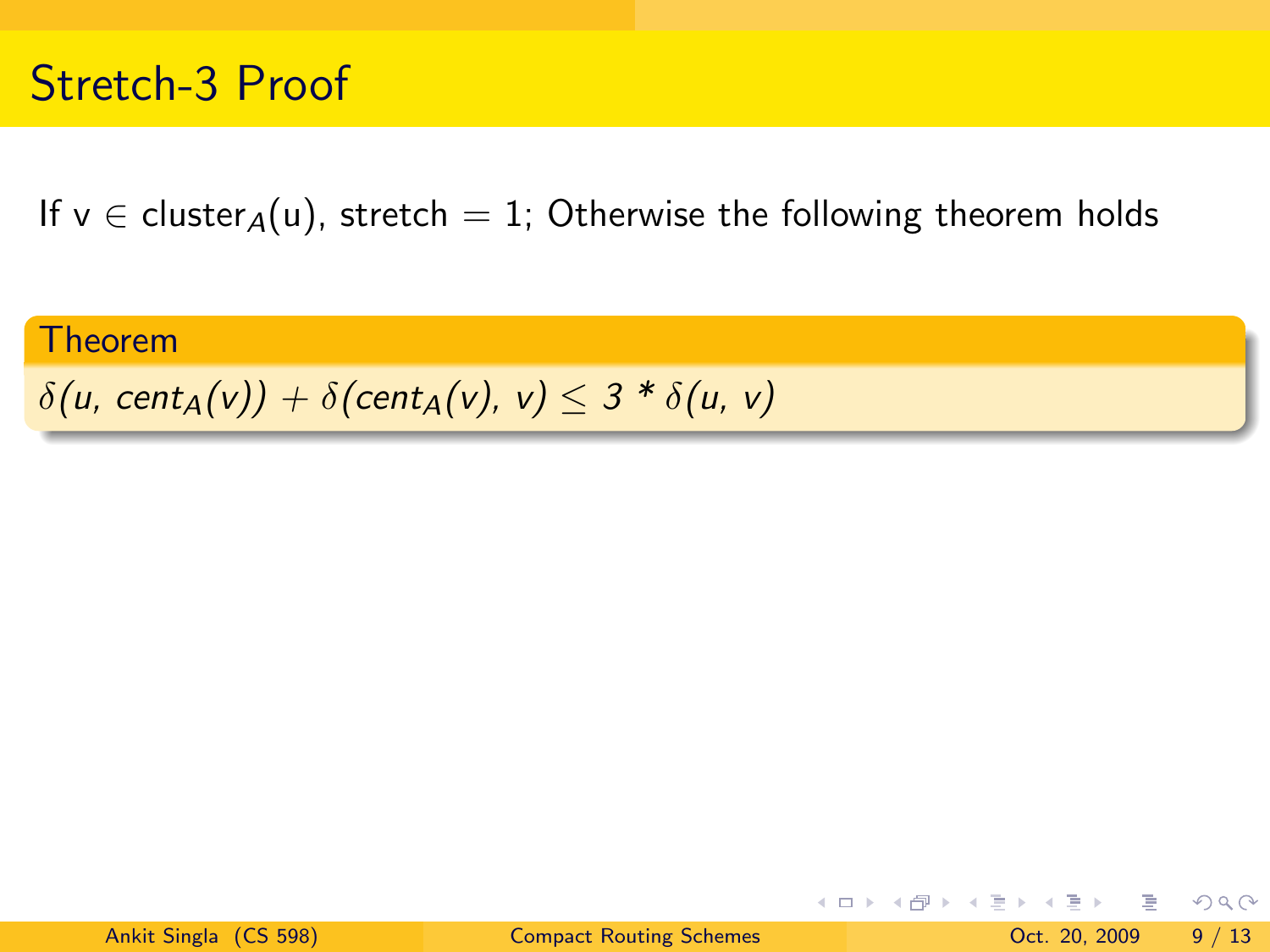If  $v \in$  cluster<sub>A</sub>(u), stretch = 1; Otherwise the following theorem holds

# **Theorem**  $\delta(u, \text{cent}_A(v)) + \delta(\text{cent}_A(v), v) \leq 3 * \delta(u, v)$

• Triangle inequality -  $\delta(u, \text{cent}_A(v)) \leq \delta(u, v) + \delta(v, \text{cent}_A(v))$ 

K □ ▶ K @ ▶ K ミ ▶ K ミ ▶ │ 큰 │ ◆ 9 Q ⊙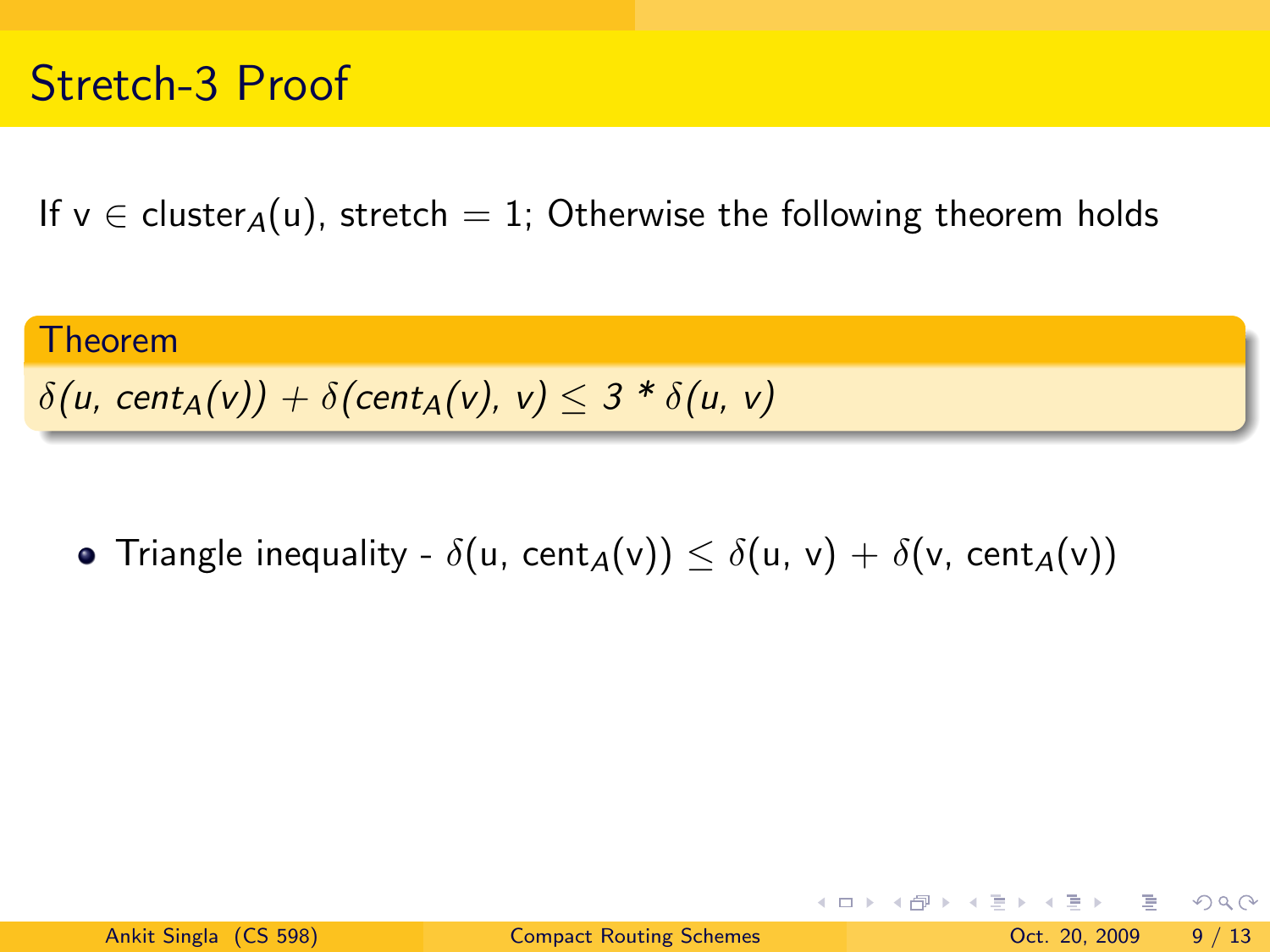If  $v \in$  cluster<sub>A</sub>(u), stretch = 1; Otherwise the following theorem holds

# **Theorem**  $\delta(u, \text{cent}_A(v)) + \delta(\text{cent}_A(v), v) \leq 3 * \delta(u, v)$

• Triangle inequality -  $\delta(u, \text{cent}_A(v)) \leq \delta(u, v) + \delta(v, \text{cent}_A(v))$ 

• Symmetry - 
$$
\delta(v, \text{cent}_A(v)) = \delta(\text{cent}_A(v), v)
$$

K □ ▶ K @ ▶ K ミ ▶ K ミ ▶ │ 큰 │ ◆ 9 Q ⊙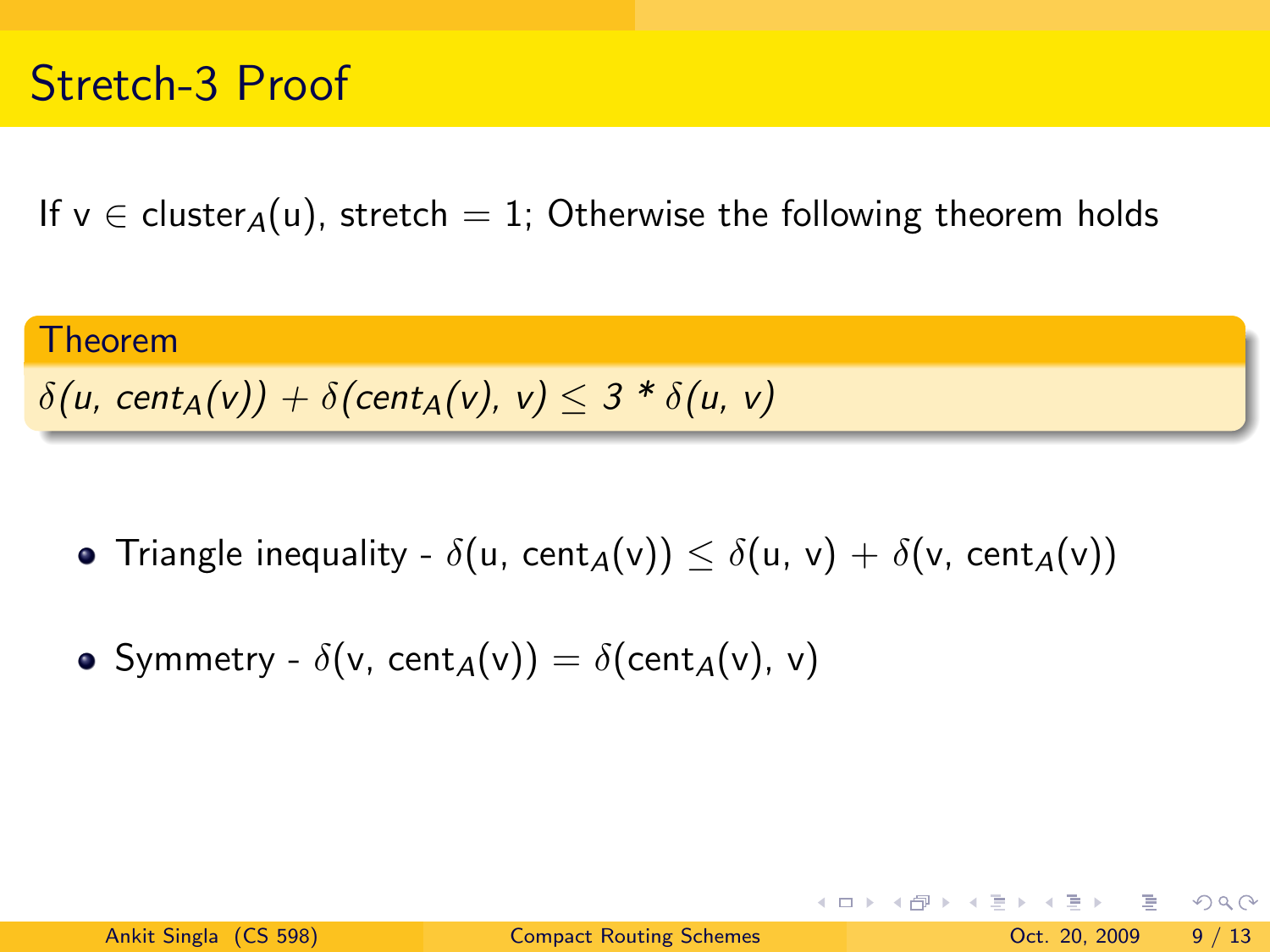If  $v \in$  cluster<sub>A</sub>(u), stretch = 1; Otherwise the following theorem holds

#### Theorem  $\delta(u, \text{cent}_A(v)) + \delta(\text{cent}_A(v), v) \leq 3 * \delta(u, v)$

- Triangle inequality  $\delta(u, \text{cent}_A(v)) \leq \delta(u, v) + \delta(v, \text{cent}_A(v))$
- Symmetry  $\delta(v, \text{cent}_A(v)) = \delta(\text{cent}_A(v), v)$
- Since  $v \notin cluster_A(u)$ ,  $\delta(cent_A(v), v) < \delta(u, v)$

イロト イ母 トイミト イミト ニヨー りんぴ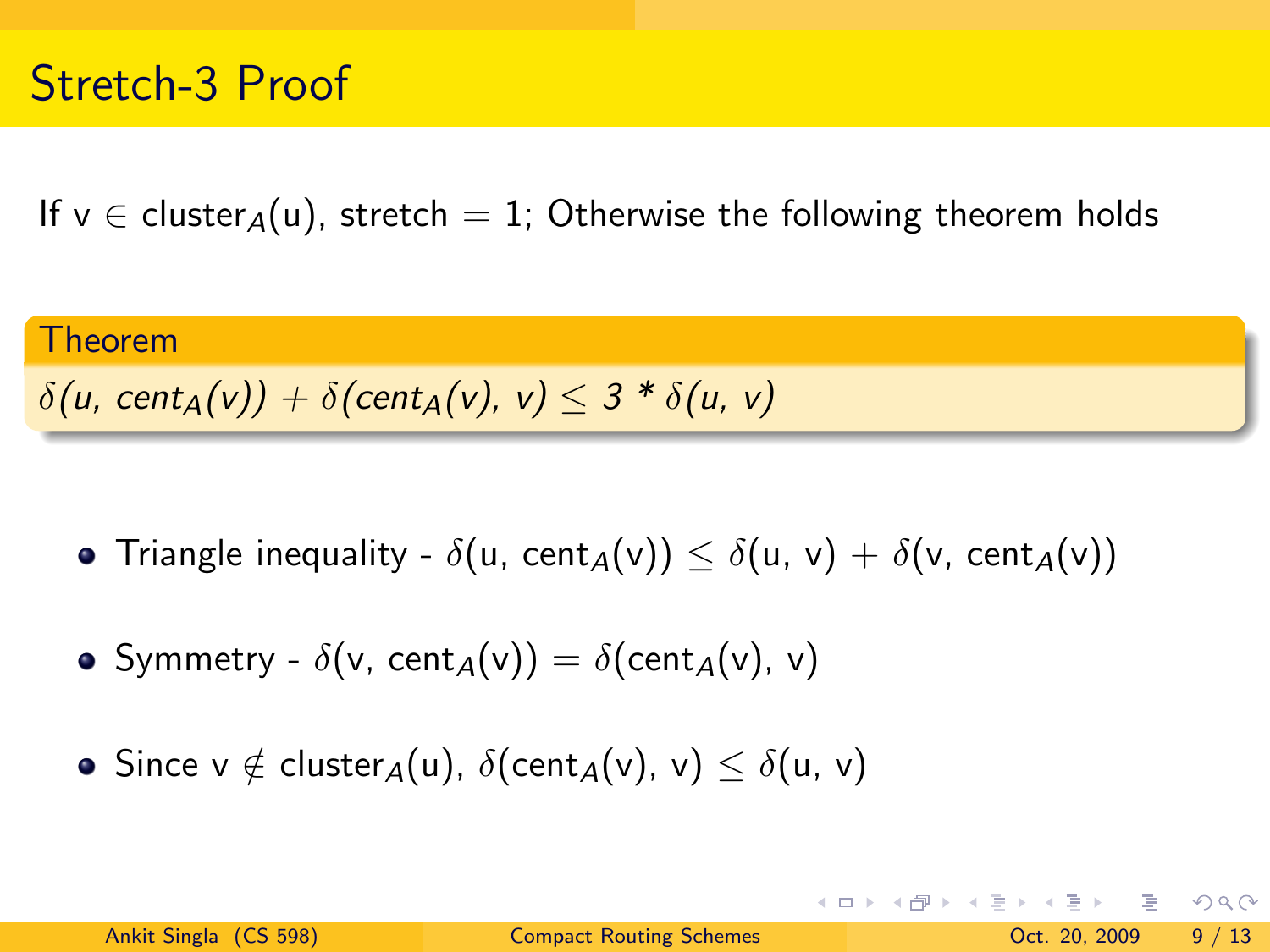- Node v's label contains (v, cent<sub>A</sub>(v), port(cent<sub>A</sub>(v), v))
- This label is carried in every message to v
- Use hash table at every node w, containing (v, port(w, v))  $\forall v \in A \cup B$ cluster<sub>A</sub>(w)

KED KARD KED KED E VOOR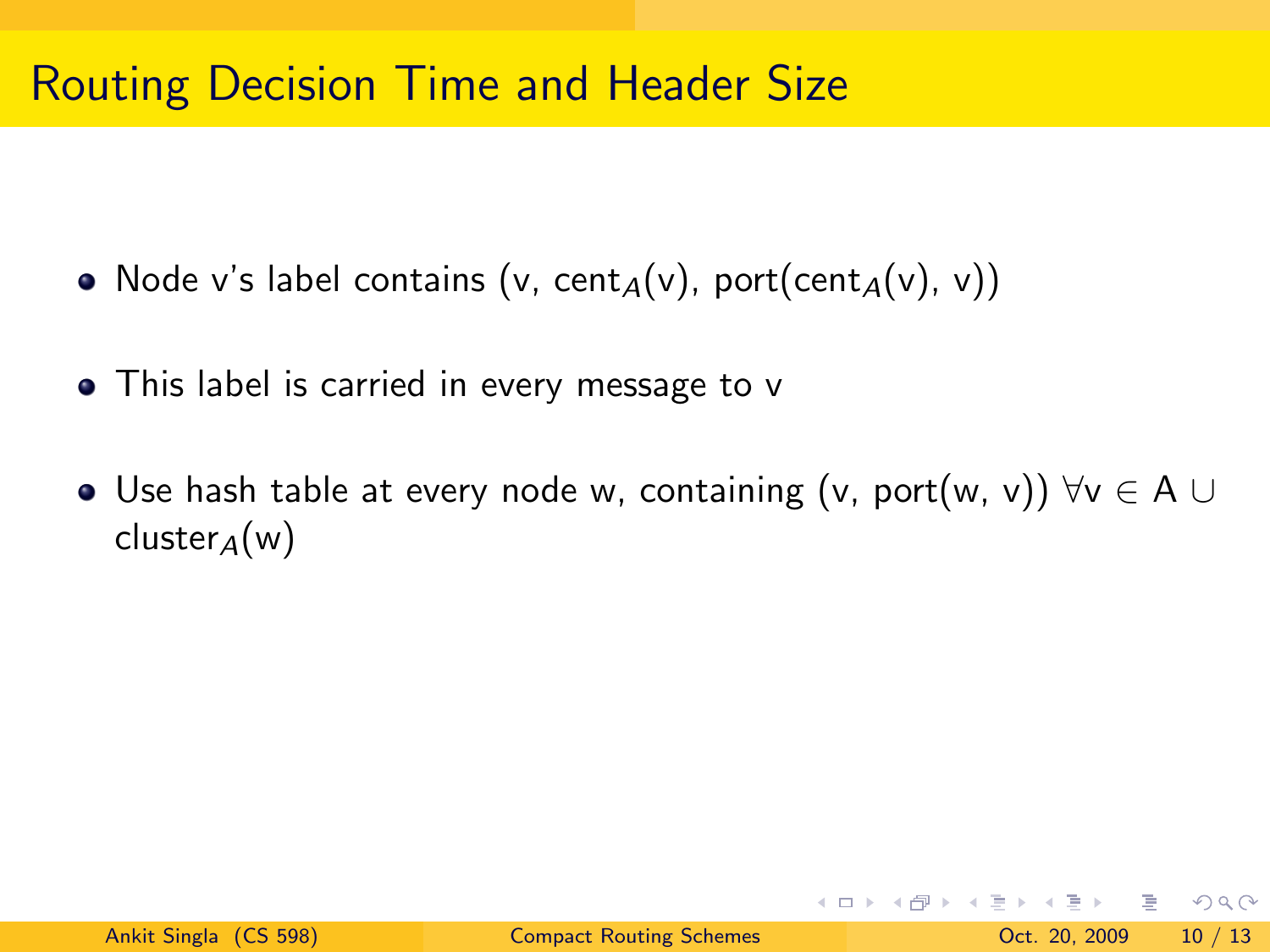- Node v's label contains (v, cent<sub>A</sub>(v), port(cent<sub>A</sub>(v), v))
- This label is carried in every message to v
- $\bullet$  Use hash table at every node w, containing (v, port(w, v))  $\forall v \in A$  ∪ cluster<sub>4</sub>(w)

Header size reduction depends on clever ordering and labeling of nodes and ports

KED KARD KED KED E YORA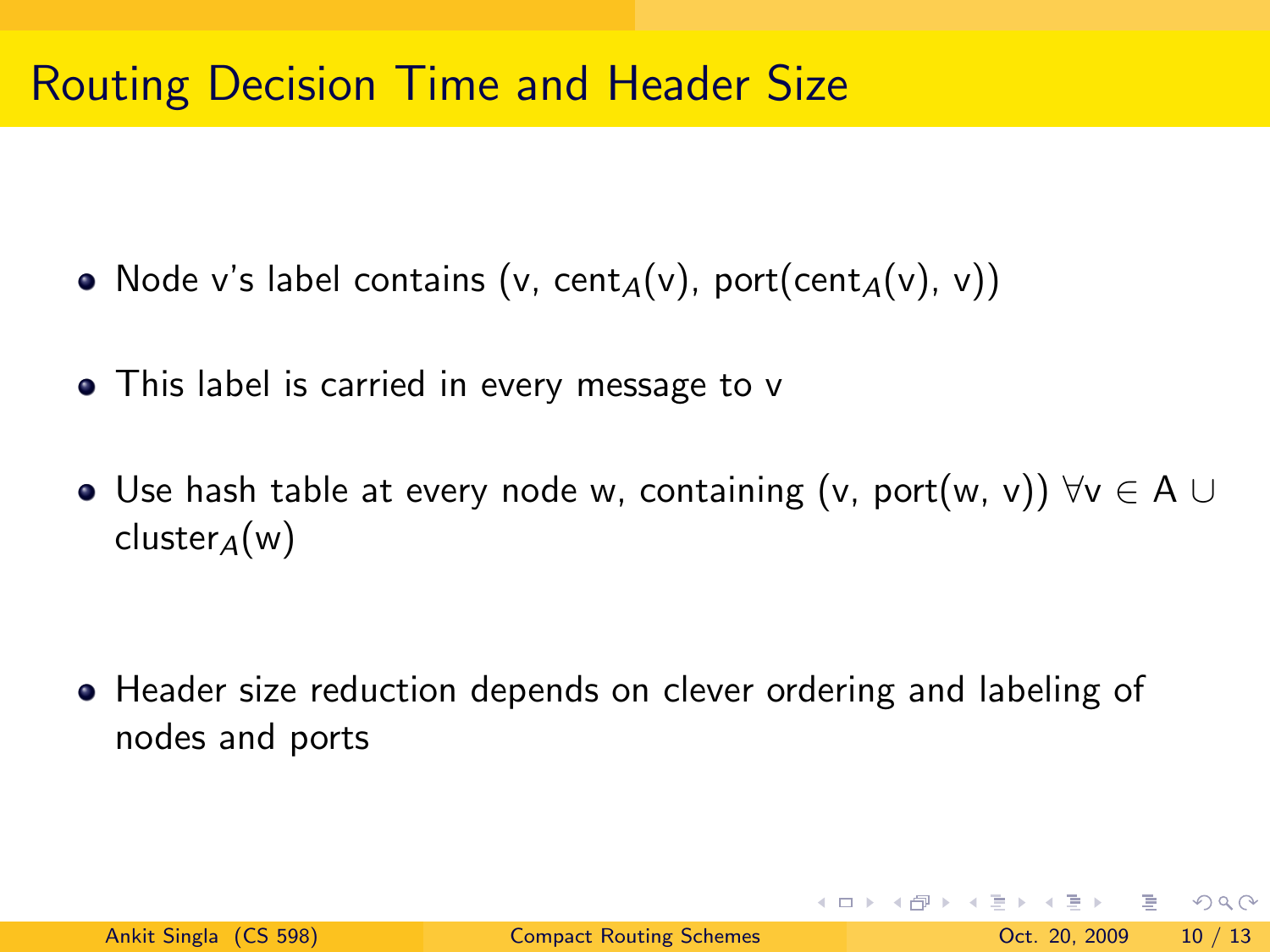# Tree Routing, Handshaking and All That Jazz ...

- Stretch 2k 1 requires  $\mathrm{O}(n^{1/k})$  state at routers
- This involves use of more 'loose' structure than the global centers tree covers!
	- Each router is included in a bounded number of trees
	- Each pair is connected by a stretch 2k 1 path in at least one tree
	- Tree routing algorithms are then used on this tree cover
- $\bullet$  Handshaking: exchange of information after which the stretch 2k 1 path becomes known

KET KET KET KET KEL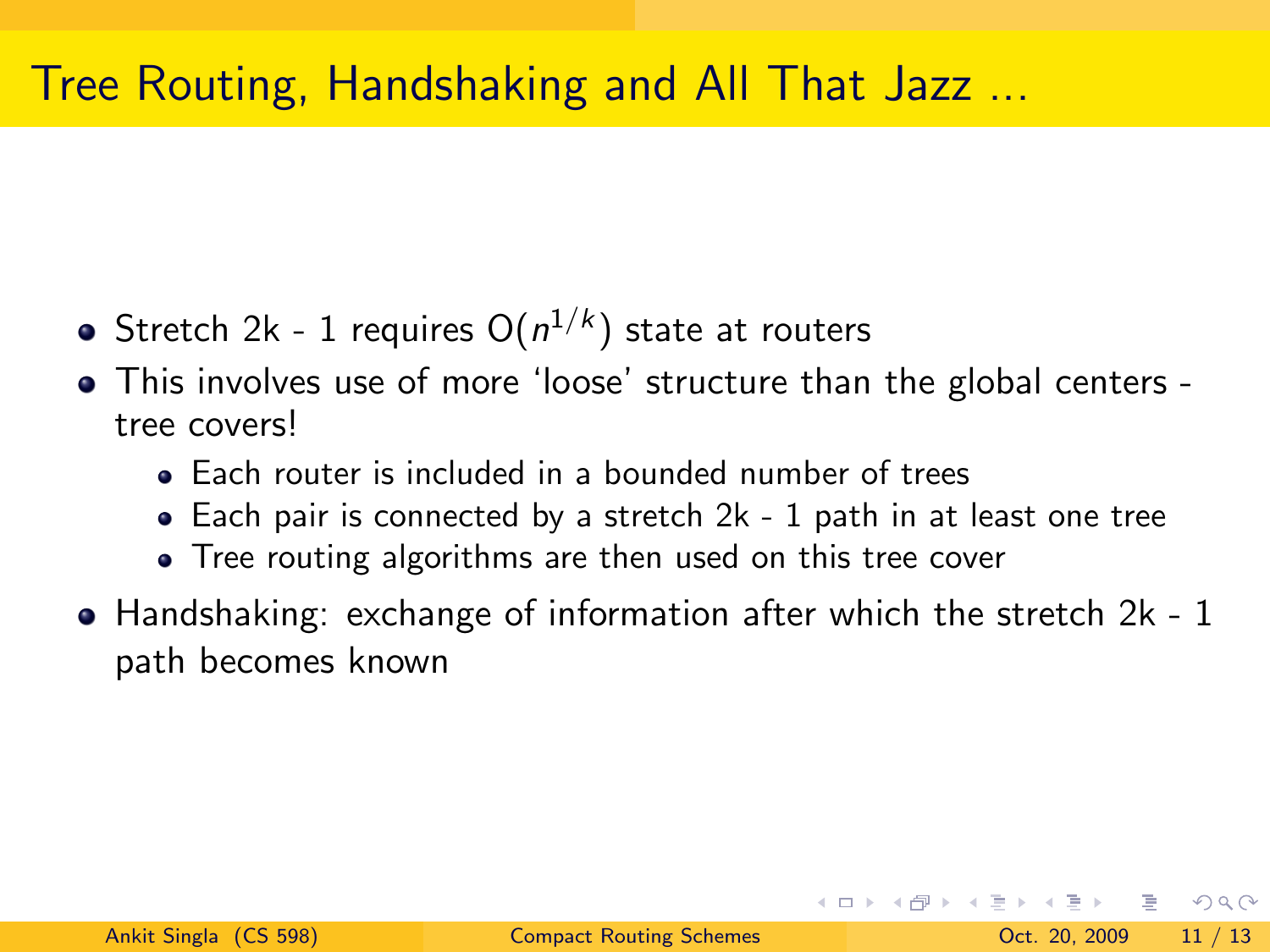- How practical are the header size reduction methods?
- What issues must be addressed before this can be deployed?
- What changes with mobility of nodes?

 $\equiv$   $\Omega$ 

 $\equiv$  +

イロト イ母 ト イヨト